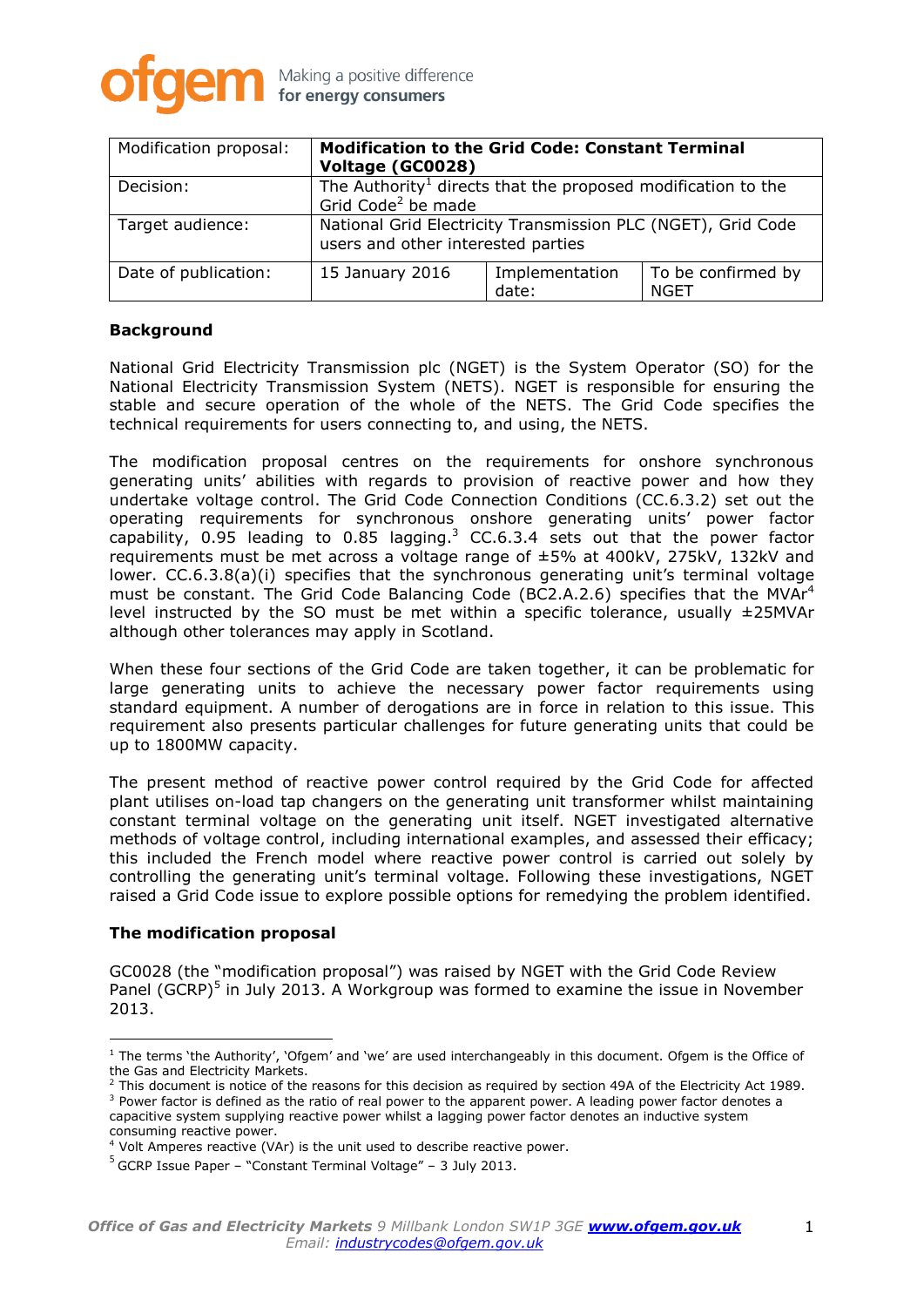As part of the investigation into solutions to the problem raised in the Issue Paper, NGET carried out extensive modelling and simulation. NGET also carried out studies into the possibility of terminal voltage control only and found that, to ensure the required level of reactive power control, a voltage range of  $\pm 11\%$  would be needed. This is infeasible as it would have a detrimental impact on the supplies for auxiliary equipment in the power stations. To ensure adequate supplies for auxiliaries, a range of  $\pm 3\%$  is required. This voltage restriction fed into the options assessed below.

Four possible solution options were assessed by the Workgroup:

Option 1 – Maintain the existing Grid Code requirements

Modelling was carried out to determine the impact of current practice on large units, such as 1800MW units that may be used in the new fleet of nuclear generating stations in the future. It was found that an infeasibly large number of taps (in excess of 100) would be needed on the generating transformers' on-load tap changer (OLTC<sup>6</sup>). This would mean designing bespoke systems and building them for these generating units, increasing the risk of failure to the plant in question. Another problem identified with this solution would mean a significant time lag (50-100 minutes) between NGET issuing an instruction and the generating unit complying with it, when NGET needed to move from one extreme of the operating envelope to the other. This option was therefore rejected.

 Option 2A – Mix of OLTC control and terminal voltage control, only at extremes of reactive power requirement

The generating unit transformer would have an OLTC with a smaller range of taps than in Option 1. To ensure that the plant met its reactive power requirements, generator terminal voltage control would be used at the extremes of operation only. In effect, the OLTC would offer primary reactive power control so that generator terminal voltage control would only be used in circumstances where operation was required at the extremes of the reactive power control envelope. This solution has problems with the required reactive power output accuracy  $(±25MVAr)$  which means that the step size between taps would be very small and potentially unrealistic. This option was also therefore rejected.

 Option 2B – Mix of OLTC control and terminal voltage control, across all reactive power requirements

Option 2B is very similar to 2A but allows the terminal voltage to be varied at any operating point within the reactive power envelope. One issue raised with this option relates to the maximum size of step between taps. The maximum voltage step allowed on the 400kV system is 4kV, so a restriction would be needed on the design of the OLTC for new generating units to ensure that the voltage step change was kept within this limit. By utilising terminal voltage control, it may be possible to achieve a step change of 1kV to assist with this problem. This option was taken forward as the preferred solution and is the basis of the modification proposal.

Option 3 – Modification of the reactive power requirements in Grid Code

Option 3 proposed that the reactive power requirements for synchronous onshore generating units, operating at extreme voltage conditions, should be reduced. This would allow a reduction in the number of taps in the OLTC. The issue of reactive power

 $6$  OLTCs are equipment used on transformers that allow the number of windings in circuit to be changed. By changing the number of windings, the ratio of high voltage to low voltage windings is altered and as a result the output voltage changes accordingly.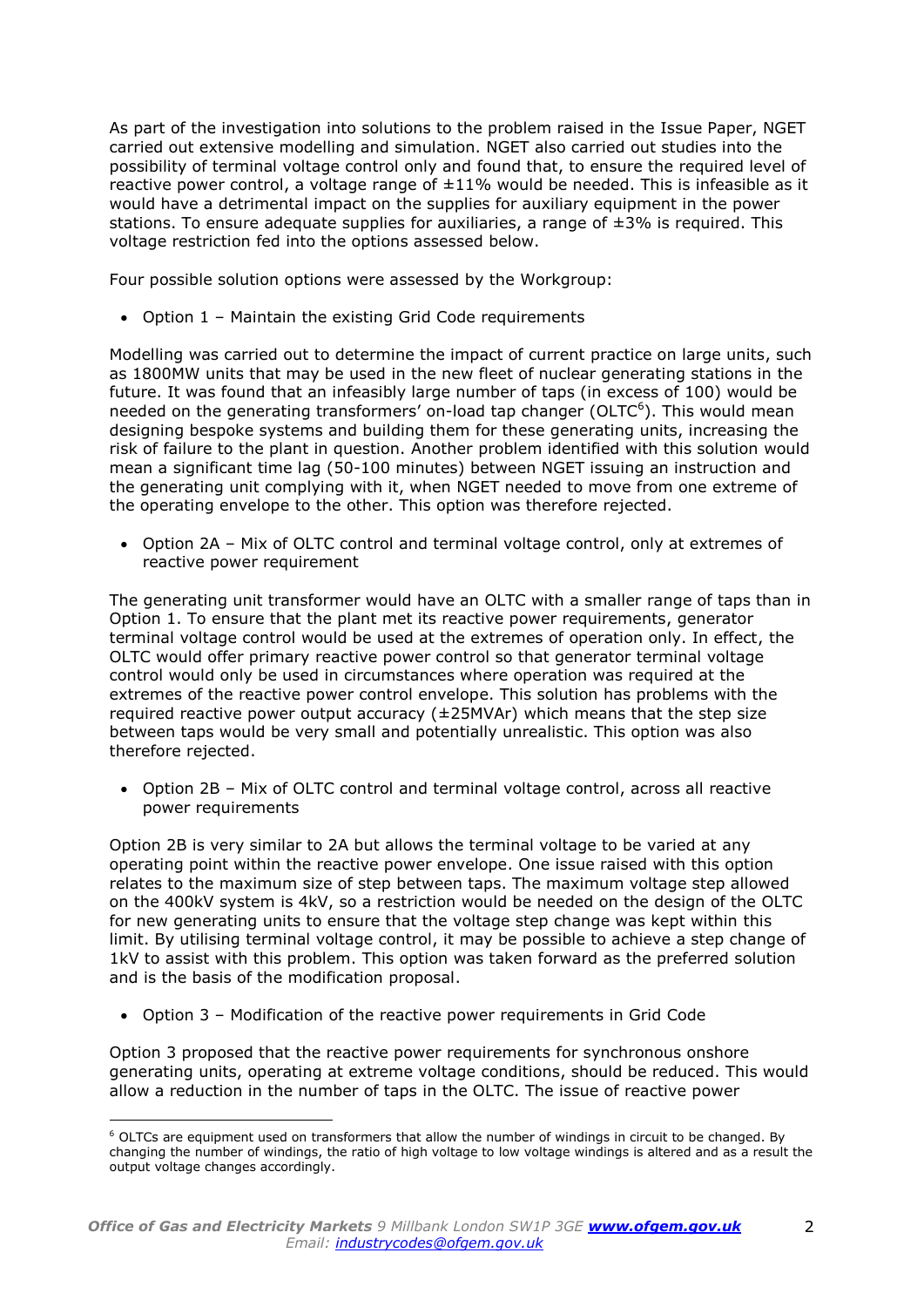capability at extremes of voltage was investigated. Events were identified where these capabilities had been required in the past. More importantly, it was found that they could also be required in the future. Therefore, reducing the reactive capability of these generating units would mean that additional investment would be needed to ensure dedicated dynamic reactive compensation plant was available. This alternative would have higher costs than the other options presented. As a result, option 3 was rejected.

The final modification proposal is based on option 2B. Provision has been made that synchronous generating units can utilise a mixture of OLTC and terminal voltage control to provide the reactive power capabilities as set out in the Grid Code. The proposal states that these changes can only be used when set out in the bilateral connection agreement. Terminal voltage control range is restricted to 1PU or above.<sup>7</sup> The reason for this restriction is based upon modelling that shows that a reduction in terminal voltage has an adverse impact on transient stability compared to utilisation of the OLTC only.

Option 2B allows generators the flexibility to supplement transformer tap changer control with machine terminal voltage adjustment when responding to an MVAr instruction. Generators will have more flexibility when specifying their generating unit transformers, will be able to move spare transformers between sites, and will be able to avoid the need to use transformers with an excessive, potentially unrealistic, number of taps.

A Workgroup report recommending option 2B was submitted to the GCRP in May 2015. The proposal was progressed through an industry consultation published in July 2015. Two responses were received to the consultation paper, both of which fully supported the modification proposal, with no concerns highlighted.

# **NGET's recommendation**

NGET issued its GC0028 final report to us on 25 November 2015. The final report recommends the introduction of terminal voltage control in conjunction with OLTC control for reactive power control. NGET considers that this option will resolve the issue of large synchronous generating plant achieving the required reactive power capabilities. The modification proposal assumes that an OLTC will be available to provide coarse MVAr control output. MVAr output will then be finely tuned by adjusting the machine terminal voltage through the automatic excitation control system.

NGET considers that the proposal will better facilitate Grid Code Objectives (i), (ii) and (iii) as it relates to improving the control of transmission system voltage and therefore impacts on development and operation of the system as well as on system security. NGET also considers that GC0028 has a neutral impact on Grid Code Objective (iv).

# **Our decision**

We have considered the issues raised by the modification proposal and the Final Report dated 25 November 2015. We have considered and taken into account the responses to NGET's consultation on the modification proposal which are included in the Final Report.<sup>8</sup> We have concluded that -

 implementation of the modification proposal will better facilitate the achievement of the objectives of the Grid Code;<sup>9</sup> and

 $7$  1PU refers to the rated value of the generator's terminal voltage consistent with its design. <sup>8</sup> Grid Code proposals, final reports and representations can be viewed on NGET's website at: <http://www2.nationalgrid.com/UK/Industry-information/Electricity-codes/Grid-code/Modifications/>

 $9\overline{9}$  As set out in Standard Condition C14(1)(b) of NGET's Transmission Licence, available at: <https://epr.ofgem.gov.uk/>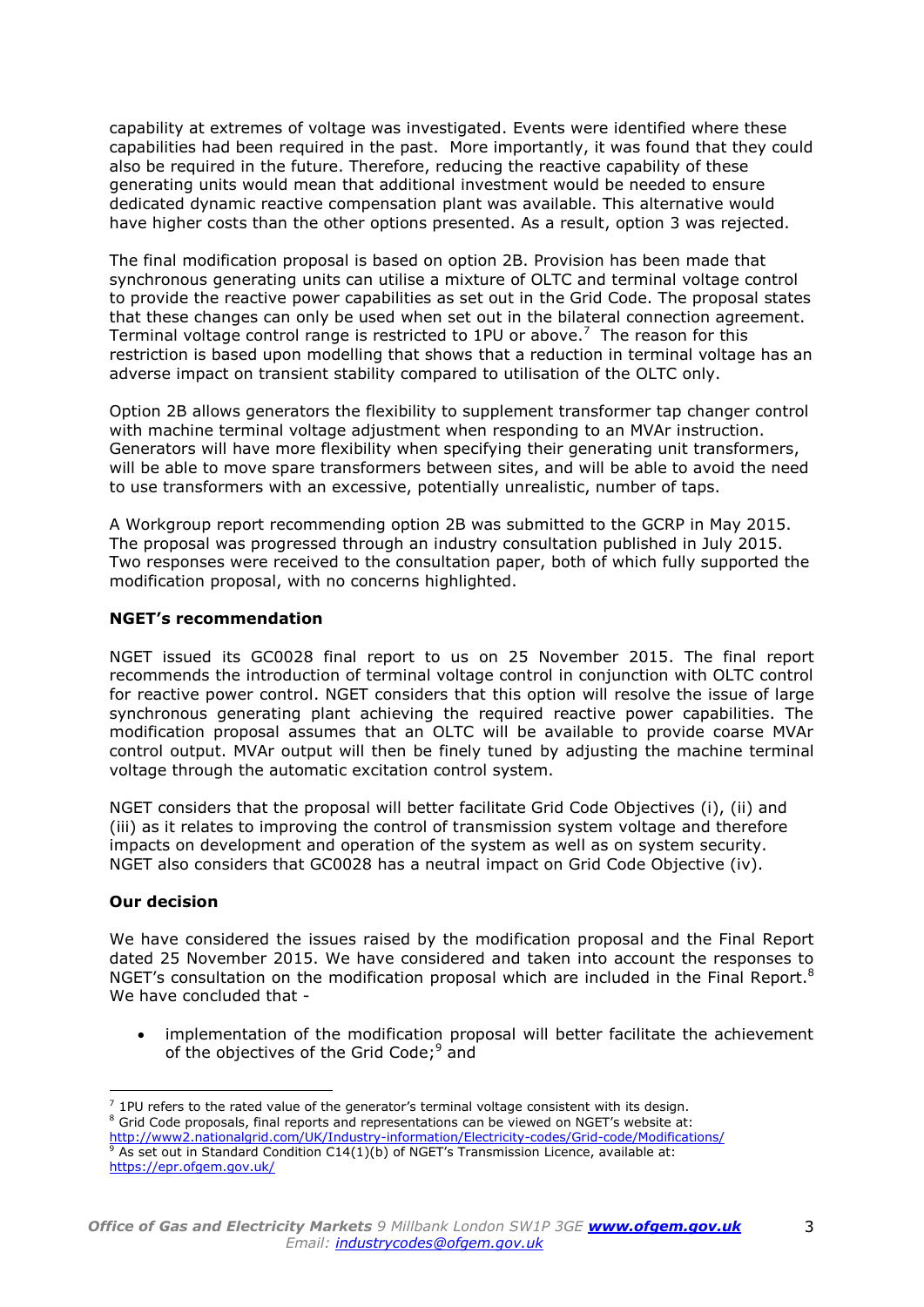approving the modification is consistent with our principal objective and statutory duties. 10

## **Reasons for our decision**

 $\overline{a}$ 

We consider this modification proposal will better facilitate Grid Code objectives (i), (ii) and (iii), and has a neutral impact on objective (iv).

## *Objective (i) 'to permit the development, maintenance and operation of an efficient, co-ordinated and economical system for the transmission of electricity'*

NGET explained that the proposal would reduce the need, in some situations, for an excessive number of taps on generating transformer OLTCs for large generating units. The modification proposal shows that requiring a very large number of taps would mean developing bespoke technology for future large (ie up to 1800MW) generators. It would also cause issues for the SO when issuing voltage set point instructions, due to the length of time it would take to change reactive power output from one extreme to the other. The modification proposal sets out a method that allows for a much smaller range of taps for new generators. Also, for existing generators, it allows the utilisation of equipment already present to achieve the requirements of the Grid Code. This will potentially remove the need for a number of current derogations. By utilising more standard equipment, generators can also swap transformers or move them from site to site if needed in future.

In our view, the modification proposal improves the development, maintenance and operation of the transmission system. Allowing standard equipment to be used improves the development of the system by reducing the risks posed by unproven bespoke equipment. By utilising standard equipment, maintenance is also improved. The operation of the system is improved by allowing existing derogated and future plant to meet the requirements of the Grid Code. For these reasons, we consider that GC0028 better facilitates this objective.

#### *Objective (ii) 'to facilitate competition in the generation and supply of electricity (and without limiting the foregoing, to facilitate the national electricity transmission system being made available to persons authorised to supply or generate electricity on terms which neither prevent nor restrict competition in the supply or generation of electricity)'*

The current system for reactive power control is potentially difficult for large units to achieve and, as a result, there are a number of derogations in force relating to the issue of voltage control. By allowing alternative methods to control reactive power, these derogations may be lifted. The modification proposal allows more flexibility for a generator in how it is designed and the specification of plant to achieve the Grid Code requirements. By providing this level of freedom and flexibility, costs can be reduced and this could encourage innovation and competition between generators. We therefore consider that GC0028 better facilitates this objective.

#### *Objective (iii) 'subject to sub-paragraphs (i) and (ii), to promote the security and efficiency of the electricity generation, transmission and distribution systems in the national electricity transmission system operator area taken as a whole'*

Voltage control on the transmission system is a vital aspect of the SO's role. Synchronous generating plant can be considered to be the "pillars" of voltage control on the system.

<sup>&</sup>lt;sup>10</sup> The Authority's statutory duties are wider than matters which NGET must take into consideration and are detailed mainly in the Electricity Act 1989 as amended.